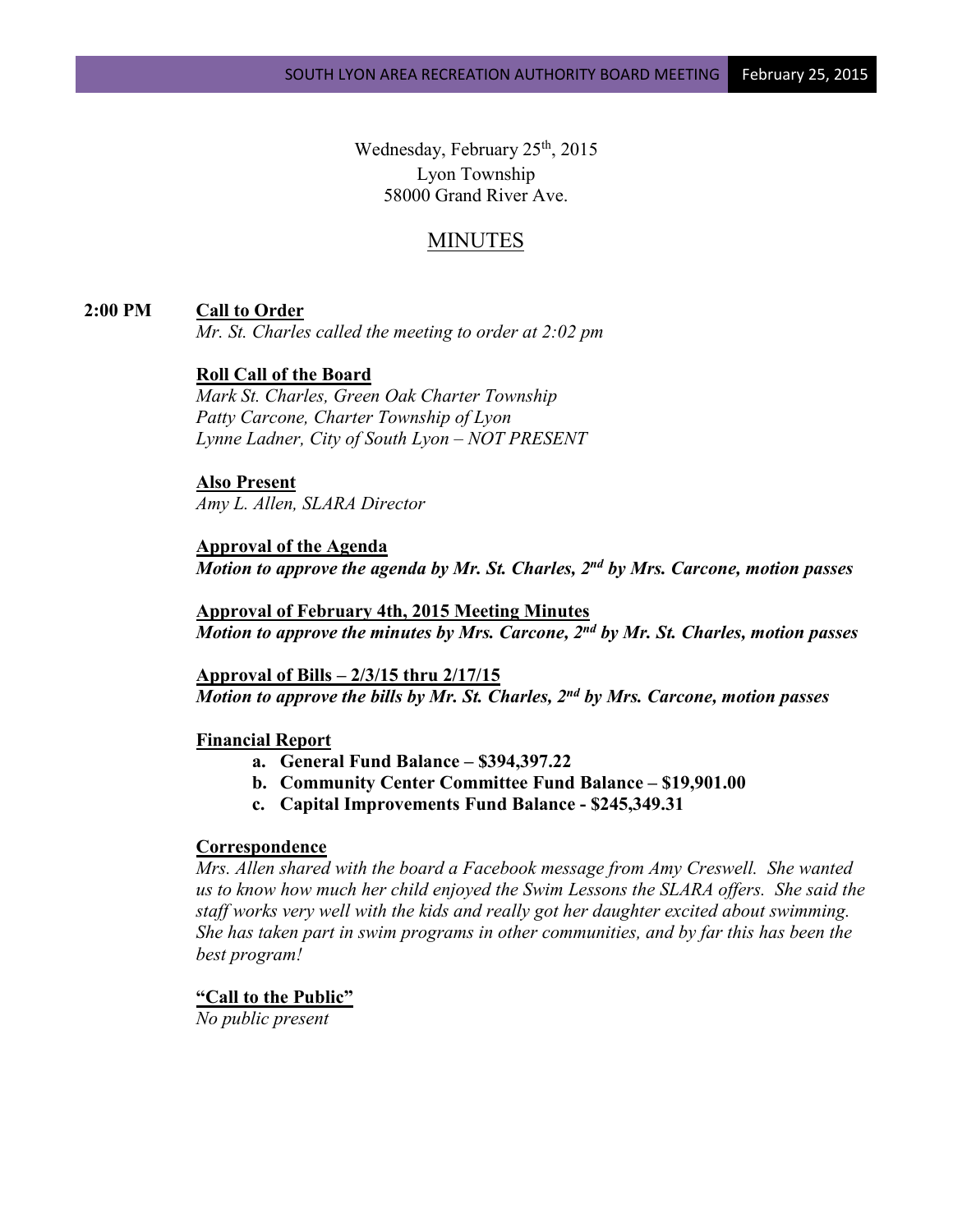### **I) Old Business**

### **1. SLARA Office Updates/Upcoming Events**

**a. Mom/Son Superhero Dance – Friday, March 6th, 2015**

#### **2. Community Center Meeting Updates**

*The last meeting was on 2/16. The next meeting will take place on 3/16. A new location of McHattie Park was discussed. Mrs. Carcone and Mr. St. Charles both said their boards approved of the location.*

## **3. Member Updates**

*Green Oak is in talks to possibly build a small community center just North of the Township offices on a 2 acre property. This building would be available for residents to rent for events like baby showers, graduation parties, etc. It would be a smaller building with meeting rooms and a kitchen. There are also talks of acquiring more land for parks, as much as 50 acres and adding in more trails to the community.*

## **II) New Business**

### **1. Drivers Education Bids/Signing Contract**

*Mrs. Allen presented the board with the bid from All Star Driving for the Drivers Education program and the contract. All Star the only company to bid. The bid is exactly the same as last years. The board noted that they did not include a copy of insurance listing the SLARA as additionally insured. Mrs. Allen was directed to request that from All Star.*

*Motion by Mrs. Carcone to approve the contract with All Star Driving for the 2015- 2016 Drivers Education program on the condition that a certificate of insurance is provided listing the SLARA as additionally insured.* 

*Mr. St. Charles seconds the motion, motion passes. Mr. St. Charles signed the contract.*

#### **2. Daddy/Daughter Dance Evaluation**

*Mrs. Allen presented the board with an event evaluation completed by Mrs. Hill for the Daddy/Daughter Dance 2105. The event sold out with 672 participants. 214 corsages were sold and 298 event photos were taken. Mrs. Allen shared pictures of the event with the board. Mrs. Allen stressed how well Mrs. Hill did with this program as this was her first time in charge of the event. She recruited plenty of volunteers, secured many donations to help offset the cost of the event and ran a very organized program. Mrs. Hill has been doing exceedingly well in her new position as Enrichment Coordinator.*

*Next year the department will be offering 2 event dates to accommodate more people in the community for this program!*